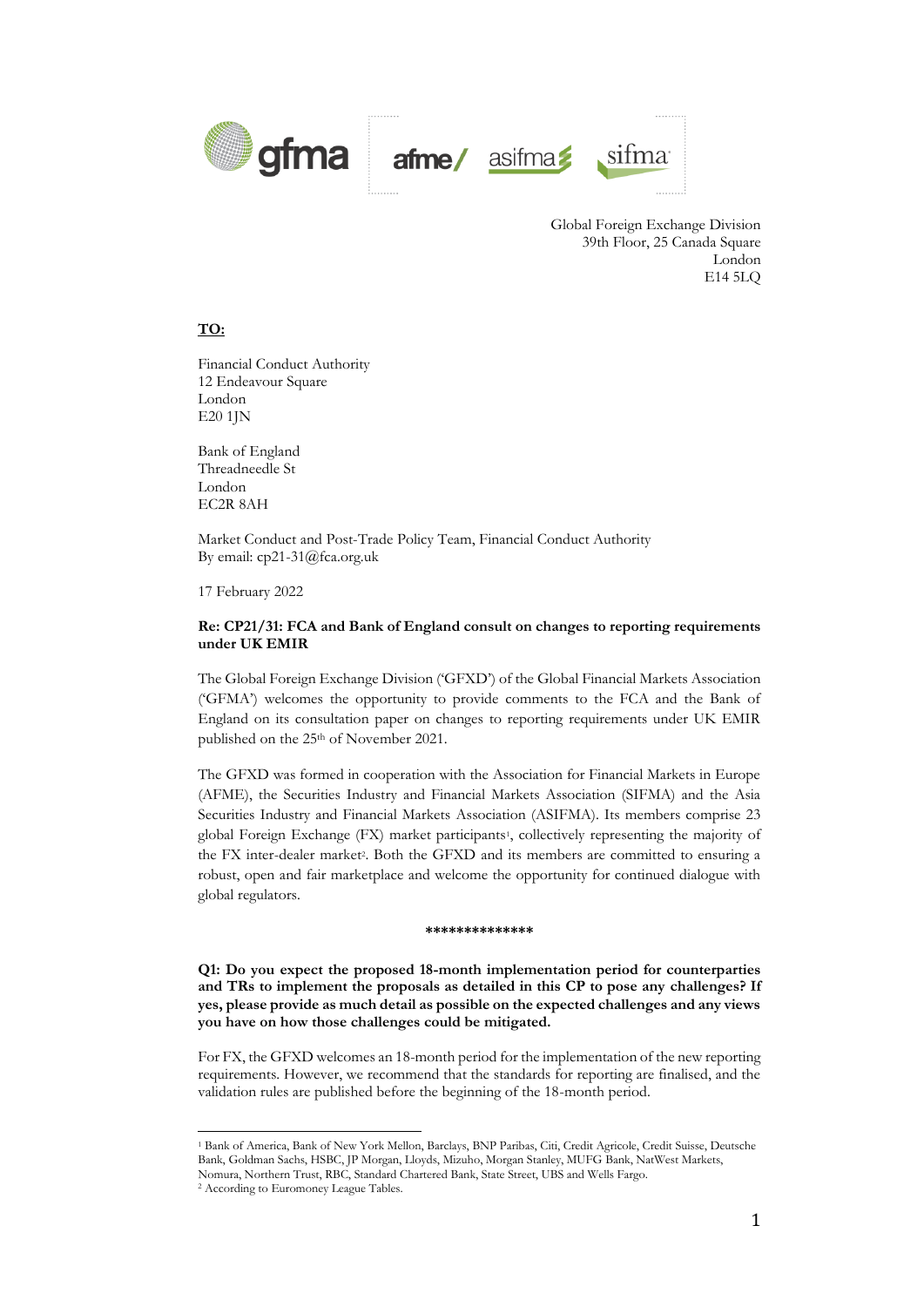Additionally, we invite the FCA to consider other go-live dates (i.e. ESMA and CFTC's go-live dates) in order to guarantee a smooth transition to the new EMIR regime. For the same reason, members also recommend avoiding that the implementation period coincides with the calendar end of year as market participants might have code freezes in place.

## **Q2: In relation to the amendments to the table of reportable fields, do you expect the proposed 6-month period for counterparties to update their outstanding derivative reports in line with the new requirements to pose any challenges? If yes, please provide as much detail as possible on the expected challenges and any views you have on how those challenges could be mitigated.**

For FX, the GFXD agrees with a 6-month period for counterparties to update outstanding derivatives to be in line with the new requirements. However, during the 6-month period, counterparties might update the outstanding derivatives at different times, as per the normal course of business of amending a transaction. Therefore, trade reporting breaks might occur, and we invite the FCA to be mindful of the reconciliation issues that could arise as a consequence of that.

## **Q3: Do you agree with our proposal to align the table of reportable fields under UK EMIR with the CDE guidance issued by CPMI-IOSCO to the extent that it is applicable in the UK? If no, please explain the rationale for your answer.**

For FX, the GFXD agrees with the proposal to align the table of reportable fields under UK EMIR with the CDE guidance.

Given the global cross-border nature of FX markets, it is essential that regulators consider other reporting regimes in order to aggregate data across different jurisdictions and increase transparency.

## **Q4: Do you agree with our proposal to align the technical standards on reporting under Article 9 UK EMIR, including the table of reportable fields, with ESMA's approach to the extent that it is applicable in the UK? If no, please explain the rationale for your answer.**

For FX, the GFXD agrees with the proposal to align the technical standards with ESMA's approach, and we appreciate that the table of reportable fields does not include significant divergence with the EU EMIR rules.

Nevertheless, given the global cross-border nature of FX markets, the GFXD recommends considering other reporting regimes, such as the CFTC's rules and the CDE guidance, to enhance market efficiency and provide market participants with legal certainty.

Moreover, our members would welcome further clarity on the scope of the reporting requirements themselves, specifically the distinction between EMIR and non-EMIR eligible instruments for package transactions.

For example, in the case of a package transaction consisting of an FX Spot and an FX Forward, the GFXD recommends the FCA to clarify that only the FX Forward shall be reported in line with the reporting requirements.

## **Q8: Do you agree with our proposal to amend the definition of the 'venue of execution' field? If no, please explain the rationale for your answer.**

For FX, the GFXD welcomes the FCA's proposal to amend the definition of the 'venue of execution' field, aligning with ESMA's approach.

**Q19: Do you agree with our proposal for counterparties to notify the Bank or FCA (as applicable) of any material errors or omissions relating to their UK EMIR reporting? If no, please explain the rationale for your answer.**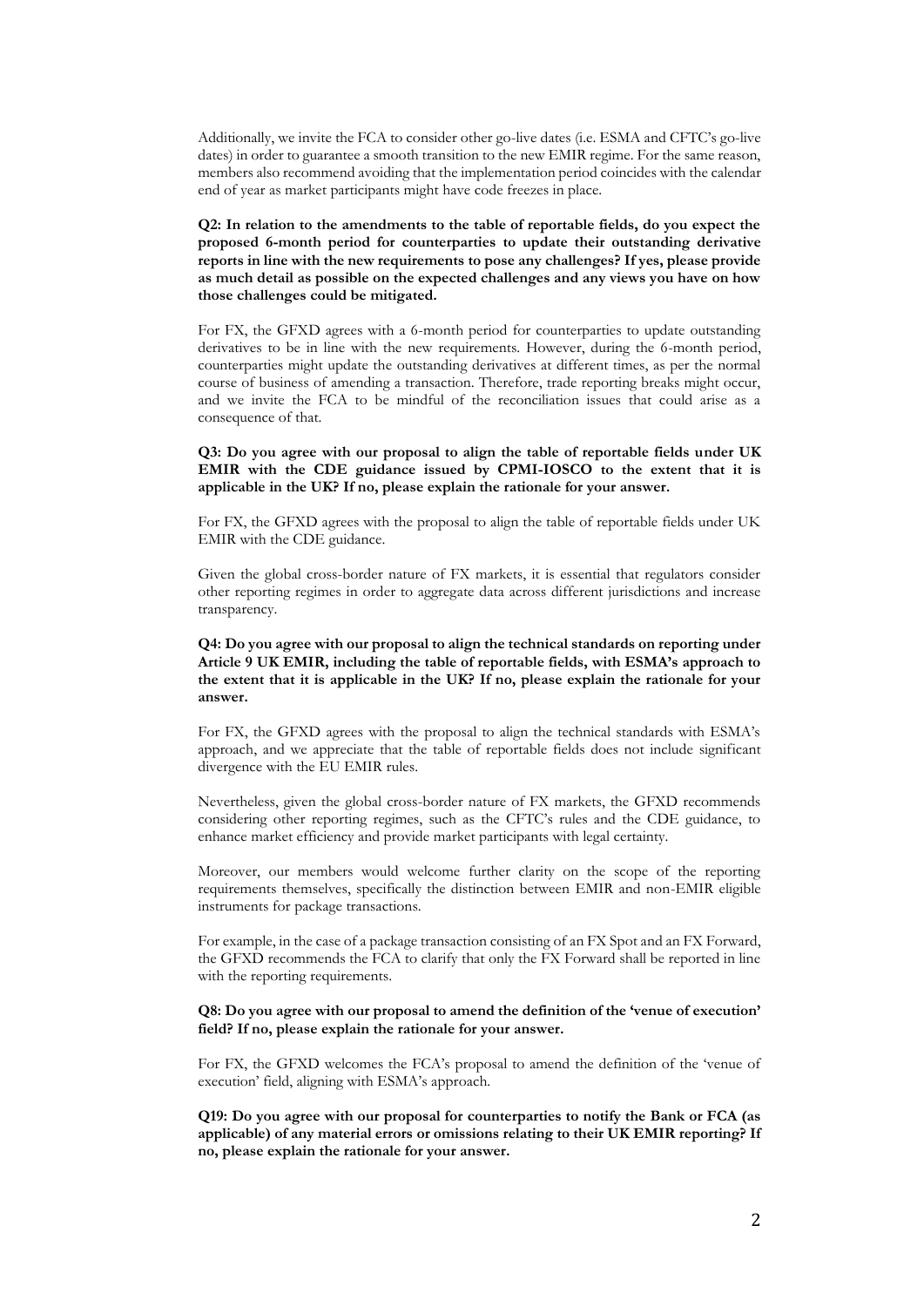For FX, the GFXD agrees with the proposal for counterparties to notify the BoE or the FCA of any material errors or omissions relating to their UK EMIR reporting. Indeed, the proposal is consistent with the overall approach adopted by UK regulators.

## **Q20: Do you agree with our proposal for counterparties to have arrangements in place for the remediation of any reconciliation breaks? Do you think there is a need for further guidance specifying the process and timeframes for remediation?**

For FX, the GFXD supports the position of the International Swaps and Derivatives Association (ISDA) on the arrangements that market participants need to have in place to identify and resolve reconciliation breaks.

Moreover, in the presence of reporting breaks due to counterparties populating the inverted exchange rate for a trade, we recommend that trade repositories (TRs) should be able to reconcile the trade. For example, in the case of a counterparty buying USD and selling EUR and the other buying EUR and selling USD, they could either report the exchange rate as USD/EUR at 1.1464 or as EUR/USD at 0.8723, noting that the net effect remains unchanged. By way of example, this kind of break can happen when counterparties use systems that always use a particular (e.g. their local) currency as the base currency. However, this should not cause a reporting break since the information provided in both cases is correct.

On a similar note, TRs should also be able to reconcile the break when counterparties populate the field "Exchange Rate" rather than "Forward Exchange Rate" for FX Forwards and the GFXD would welcome flexibility in the Validation Rules on the points mentioned above.

**Q22: Do you agree with our proposal relating to the use of standardised XML schemas based on the end-to-end reporting solutions in the ISO 20022 standards? If no, please explain the rationale for your answer.**

For FX, the GFXD supports ISDA's position on the use of standardised XML schemas.

## **Q23: Do you agree with our proposal to relating to the use of LEIs and framework for updating LEIs? If no, please explain the rationale for your answer.**

For FX, the GFXD supports ISDA's position on the use of LEIs and the framework for updating LEIs.

#### **Q24: Do you agree with our proposals relating to the use of UTIs? If no, please explain the rationale for your answer.**

For FX, the GFXD agrees with the proposal to adopt the global UTI standards. However, UTI standards can suit their purpose only if regulators apply the same definitions and steps worldwide. Therefore, given the global cross-border nature of FX markets, global harmonisation should be key in defining the reporting obligations (e.g. by harmonising UTI, UPI, CDE). Moreover, by enhancing global harmonisation, regulators will also reduce the risk of duplicative requirements.

Since the UTI is meant to be no more than an unintelligent code which identifies the two sides of a derivative transaction report, it is of primary importance that efficiency, implementation ease and cost minimisation take absolute priority in determining how it is generated and communicated.

The most consistent point of feedback from members is that while centralised infrastructures (including trading platforms, Central Counterparties (CCPs) and confirmation platforms) should take priority for UTI generation wherever possible and therefore remain at the top of the generation logic, immediately following that, counterparties should be able to agree how to exchange UTIs in the manner that is most efficient for them, resulting therefore in more trades pairing and less reconciliation issues. The purpose of the generation logic should be to act as a fallback that can be referred to in case counterparties cannot agree.

This is simply because many counterparties would find it vastly simpler to rely on an existing or future bilateral agreement - at the counterparty level – which stipulates that one party will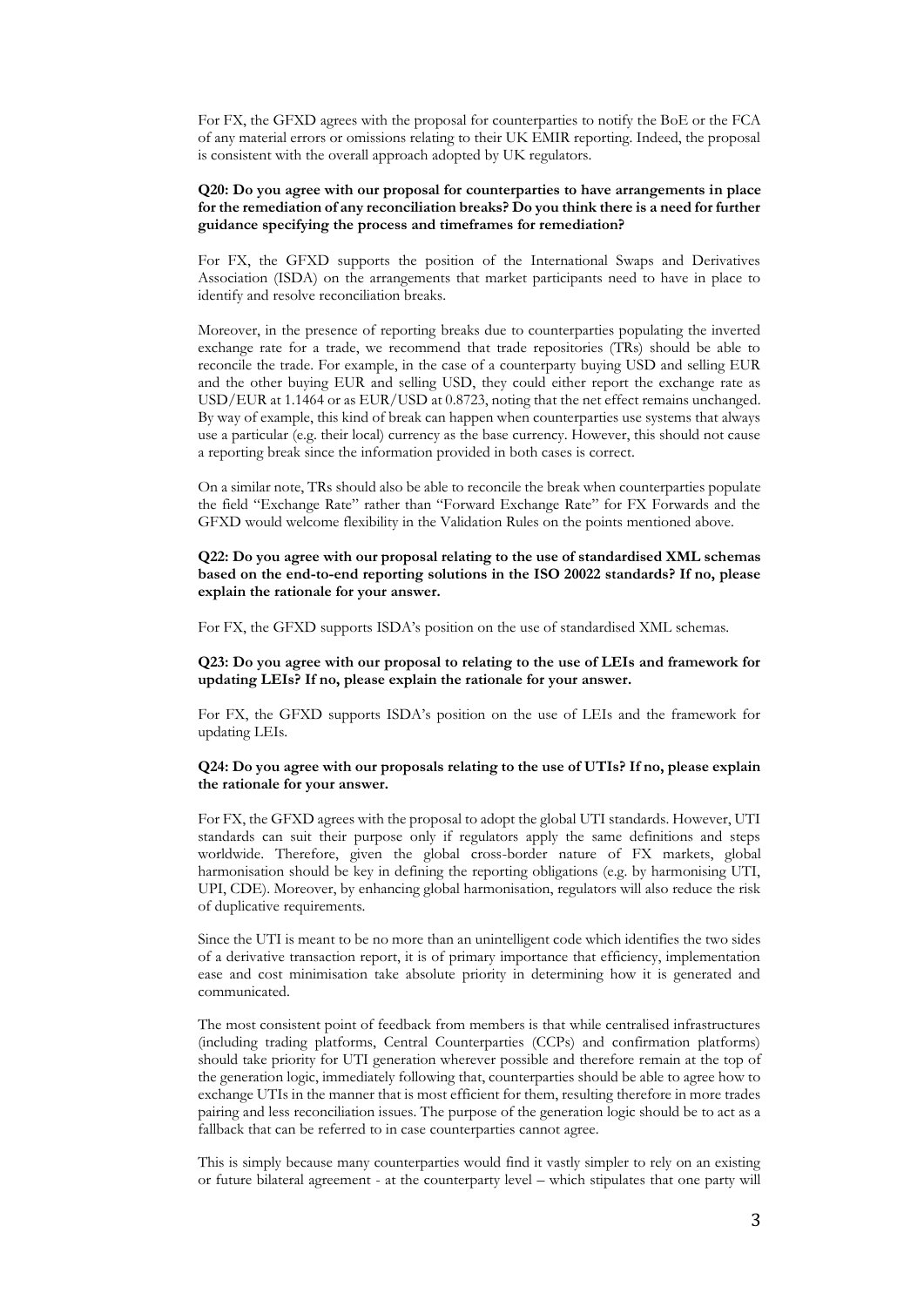always be the UTI generator, to achieve the same outcome with lower cost, greater certainty and improved efficiency. This clean and simple way should be respected as much as possible.

We also note that there are precedents for promoting bilateral agreement as high within the generation logic as possible, such as within the January 2020 ESMA Guidelines on Reporting under Articles 4 and 12 of the Securities Financing Transactions Regulation (SFTR). In order to align as far as practicable with other global regulations, the FCA should promote further opportunities to harmonise this use of UTI generation by counterparty agreement with other jurisdictions.

Overall, we are aware that the generation of UTIs is still under development, and we recommend the FCA ensure enough flexibility to change the Waterfall Approach as a result of further implementation or international coordination with other jurisdictions (e.g. CFTC and ESMA). A flexible approach would address the needs of those transactions which are neither centrally executed nor cleared and which the FCA refers to in the paragraph 3.71. Thus, rather than promoting a prescriptive rule as suggested in paragraph 3.71, we invite the FCA to leave space for further improvements resulting from future industry discussion.

Finally, in terms of implementation and operational uncertainties and challenges, our 2017 Joint Response<sup>3</sup> identified a number of outstanding issues with the CPMI-IOSCO Waterfall that require resolution at a global level before jurisdictional implementation can be finalised<sup>4</sup>.

### **Q25: Do you agree with our proposals relating to the use of UPIs and ISINs? If no, please explain the rationale for your answer.**

For FX, the GFXD supports the FCA's proposals relating to the use of UPIs, as they represent the best way to identify a product. However, we remain concerned about the use of ISINs together with UPIs.

A key issue with ISINs is that they are constructed using Settlement Date rather than instrument tenor and this results in a significant number of ISINs being generated for what is essentially the same instrument. This makes it very difficult to compare products across a time range and ultimately increases complexity and reduces transparency, which contradicts the ultimate goal of allowing authorities to monitor risks in distinct products (paragraph 3.75).

We also note that there is duplication between ISINs and Unique Product Identifiers (UPIs) and recommend the use of UPIs to promote global consistency across jurisdictions<sup>5</sup>.

We are acutely aware of the need for a coordinated global approach for the adoption of these new reporting standards and we acknowledge that there is still a significant element of uncertainty as to the implementation dates of other major jurisdictions. Consequently, given the global cross-border nature of FX markets, we strongly encourage a coordinated approach across jurisdictions to ensure consensus on all remaining uncertainties before finalising the Technical Standards. The lack of much-needed resolution on key points such as the inconsistency of rules between different jurisdictions may create confusion and uncertainty in the market, and add additional, unnecessary costs for reporting entities. There is also a strong recommendation from members that the actual UTI go-live date is aligned, as far as practicable, with those in other jurisdictions such as APAC jurisdictions, EU, and US, i.e. a 'big bang' approach.

In addition to the issue mentioned above, when UPIs will be fully in place and widely adopted, we recommend excluding CFI codes and ISINs. Specifically, CFI Codes do not provide significant additional information, as the data that they contain is already captured within the UPIs. As a result, excluding ISINs and CFI Codes from EMIR reports would reduce the risk of potential conflicts between the relevant information and avoid duplication. Thus, we recommend that UPIs replace ISINs and CFI Codes rather than being used in addition to those product identifiers, as suggested in paragraph 3.76.

<sup>3</sup> [https://www.gfma.org/correspondence/gfma-fx-division-and-isda-submit-comments-to-the-fsb-on-its-](https://www.gfma.org/correspondence/gfma-fx-division-and-isda-submit-comments-to-the-fsb-on-its-consultation-on-governance-arrangements-for-the-unique-transaction-identifier-uti/)

[consultation-on-governance-arrangements-for-the-unique-transaction-identifier-uti/](https://www.gfma.org/correspondence/gfma-fx-division-and-isda-submit-comments-to-the-fsb-on-its-consultation-on-governance-arrangements-for-the-unique-transaction-identifier-uti/) <sup>4</sup> [https://www.gfma.org/wp-content/uploads/2021/10/210902-mas-reporting-cp-gfxd\\_isda-final.pdf](https://www.gfma.org/wp-content/uploads/2021/10/210902-mas-reporting-cp-gfxd_isda-final.pdf)

<sup>5</sup> <https://www.gfma.org/wp-content/uploads/2021/09/hmt-wholesale-markets-gfxd-final-1-1.pdf>